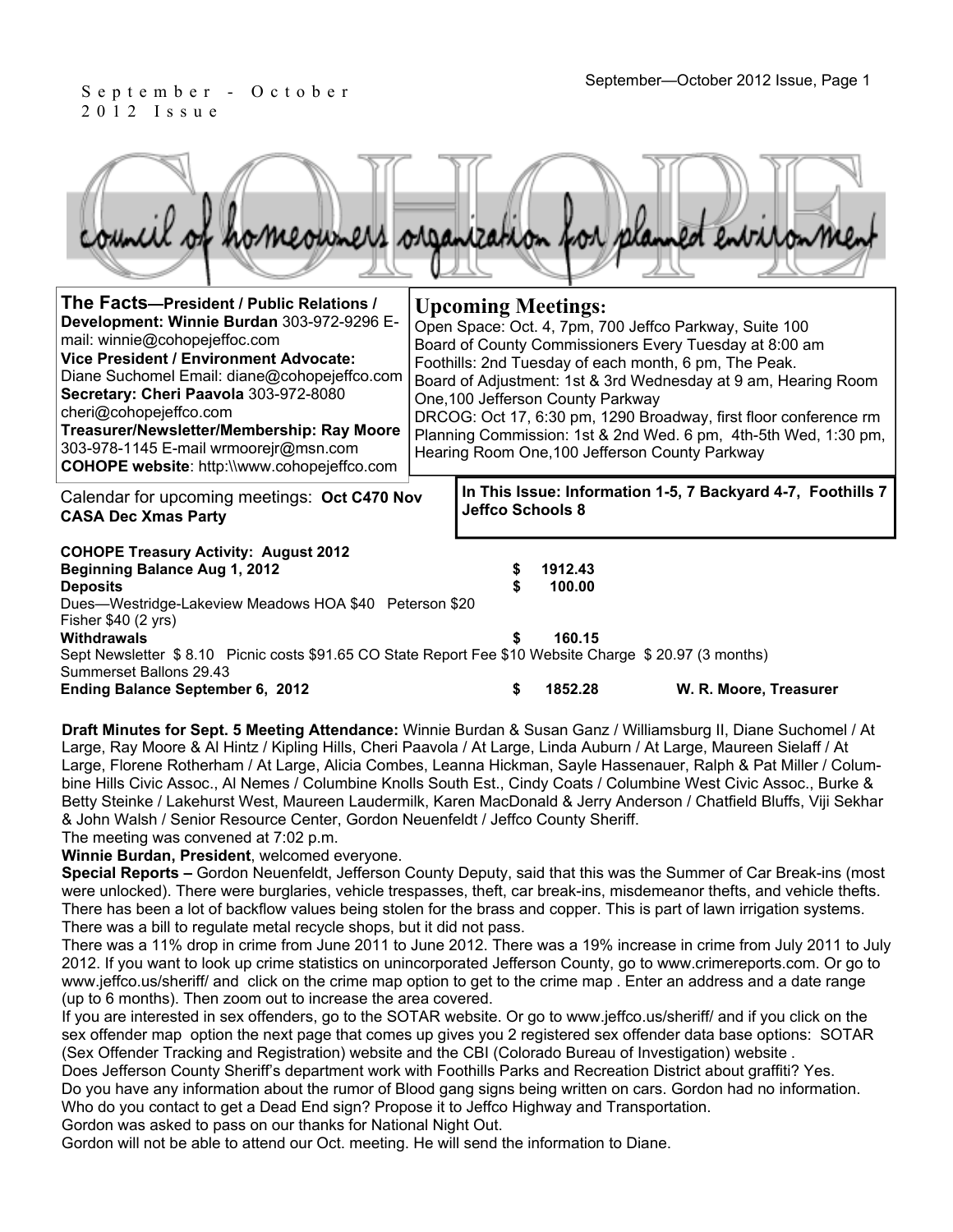No one from Foothills Parks and Recreation District was present.

No one from Jefferson County Public Schools was present.

The speakers tonight were John Walsh and Viji Sekhar from the Senior Resource Center.

The community partnership started in 1978. Seniors of age 60 and older are covered. They cover 10 counties. They deal with non-medical issues. They have 500 volunteers. They take a holistic approach.

In the Coordinated Care Modal, they offer 19 classes including Safe in Your Space. They are a 501C3 organization so they raise money so the classes are no cost for the seniors.

They are Medicare certified. Their rates are \$22.50 / hour.

They have Adult Day and Respite care facilities in Denver and Evergreen. The rates are \$68.50 for the metro area and \$68.00 in Evergreen.

John Walsh is the coordinator for volunteers. His phone number is 303-235-6907. His email address is

jwalsh@srcaging.org. He requested that everyone volunteer who can. They offer classes and programs at Southwest Plaza on Wednesday through Friday from 8:30 a.m. until 2:00 p.m.

There is an AARP Driver Safety Program for people 60 and older on Sept. 1 from 9:00 a.m. until 1:00 p.m. Lunch will be provided. The cost is \$12 for AARP members and \$14 for non-members. To register, call 303-238-8151 or go to www.SRCAging.org.

Maureen Sielaff wants COHOPE to support her concern on neon signs on businesses near subdivisions. There is a strip mall across the street from her subdivision with big, red signs and flashing signs in their windows. She has talked with County officials with no satisfactory resolution. The ODP put in place in 1985 support some regulation of the signs. One of the county commissioners implied that the ODP is only a suggestion and cannot be enforced. Commissioner Rosier wants to relax regulations for businesses. She thinks that he wants to enable them to put up any sign that they want. Someone said that lighting requirements are covered by Planning and Zoning regulations. Perhaps you should take the issue to small claims court.

It was moved and seconded that COHOPE send a letter to Planning and Zoning and the 3 Commissioners in support of her initiative: "No commercial building that was visible from a residence should be allowed to put illuminated signs on their buildings if it could be viewed by a residence."

The discussion involved adding something about hours of operation or level of illumination. Maureen wants the letter to be what she stated. She want the commissioners to stop allowing business in established neighborhoods. The motion passed; 9 for, 3 against, and 1 abstention.

Linda Auburn wanted to discuss the rezoning request to allow an auto dealership on the south side of C-470 between Meadows Ranch and Chatfield Bluffs. In 1982 the area across from Research and Development was zoned for auto dealership for Alpine Motors. Now they want to rezone a larger piece of property. Linda wants to get the word out that Colorado Alliance for Responsible Development (ARD). More information can be obtained on their website, Colorado-ARD.org or you can email info@coloradoard.org.

The County Commissioners should discuss this at the end of Sept. or beginning of Oct. She wants people to attend the meetings. It was moved and seconded that COHOPE send a letter that "we do not support the rezoning of this property for a car dealership." The motion passed unanimously.

**Reports from Officers** Roll Call was taken. We had 14 members present and a quorum.

#### **Winnie Burdan, President,** was present.

**Diane Suchomel, Vice President,** was present.

**Ray Moore, Treasurer,** was present. We have \$1,852.28. Summerset is Sept. 14 - 16. He passed around the sign up sheet for Summerset.

**Cheri Paavola, Secretary**, presented the June Minutes. They were approved without any changes.

Diane Suchomel was approached to be on the C-470 Coalition Citizen's committee. She declined but wanted to pass on the opportunity to a member of COHOPE. She asked if anyone was interested. The committee wants to solicit input and funding for the addition of 1 through lane between Kipling and I-25. Input needs to be submitted to the Policy Committee and Technical Working Group. *(post meeting it was discovered the C470 citizens committee had already been filled out)* She gave us a Weed and Pest handout. For more information, go to http://weeds.jeffco.us. The law is CRS 35-5.5. Utility Rates are increasing. City of Littleton Sewer rates are expected to increase by 2%. They will discuss this on Sept.

10 - 11. Denver Water rates are expected to increase by 4.5 - 5%. They will discuss this on Sept. 26.

The Planning Commissioners will discuss rezoning the lot at Wadsworth and Coal Mine on Sept. 12 at 6:15 p.m.

Comments concerning Chatfield Reservoir have to be postmarked by Sept. 6. This is concerning changing Chatfield Reservoir usage to include water storage.

Ralph and Pat Miller received kudos for their work to get a new playground installed via a joint effort by the neighborhood residents and FHPRD at S Kendall Blvd & W Elmhurst Ave .

Early voting starts on Oct. 2.

On Oct. 11 the League of Woman Voters' meeting will be about the candidates.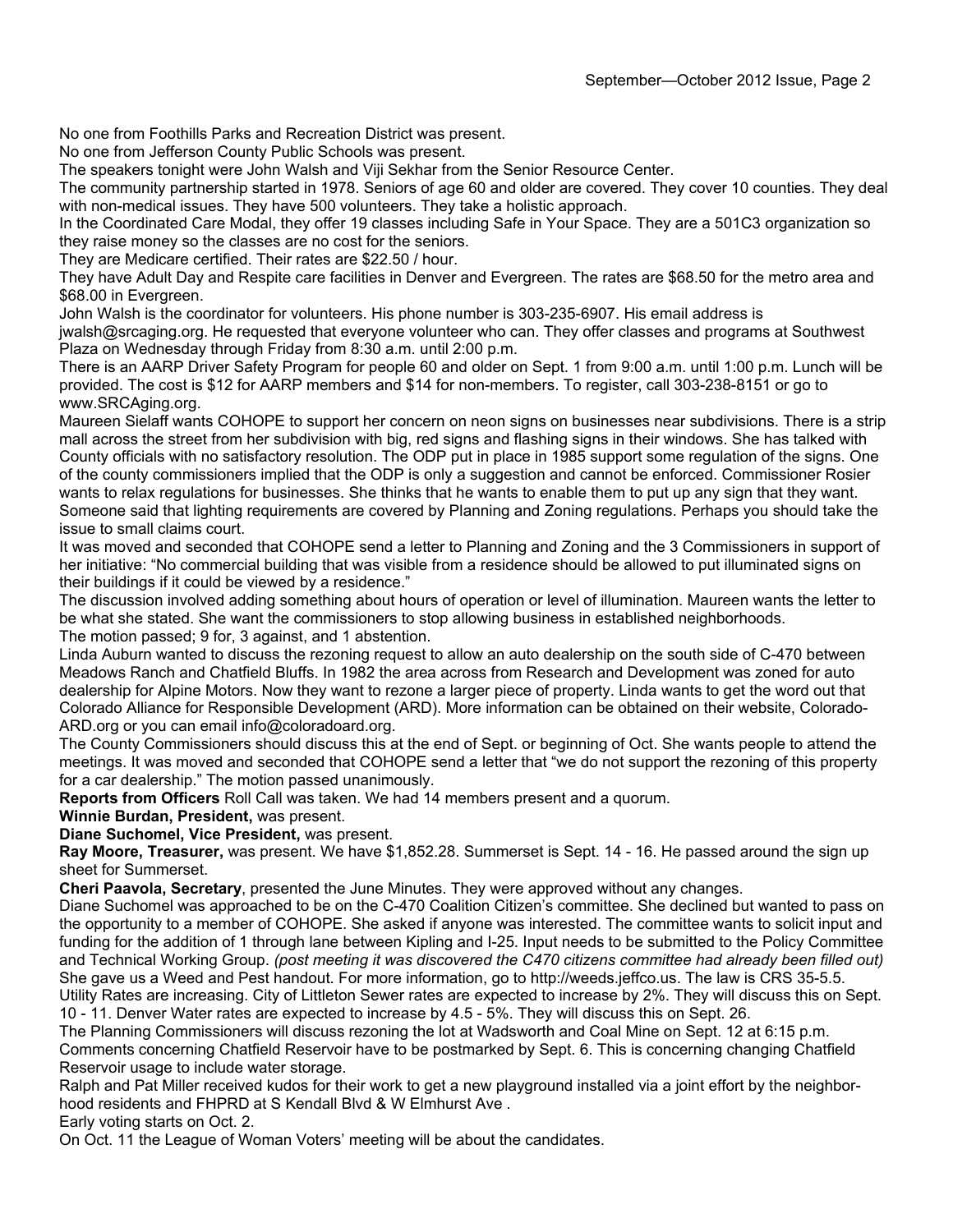There will be a Community Meeting at the Lilley Gulch Rec center on Sept. 20 from 6:30 - 7:30 p.m. about the proposal to rezone a parcel near the northeastern corner of S Kipling Pkwy & W Coal Mine Ave for an approximately 15, 000 sq ft grocery store ( Natural Grocers store).

The C-470 Coalition will hold a public open house at the Ken Caryl Ranch House on Sept. 24 from 6:30 - 8:30 p.m. to inform the public about the possible options for changing C-470.

If you want information about an RTD stop, contact them with the street corner, address, or the 5 digit number on the sign.

Planning and Zoning items are Sept. 6 rezone, update and improve existing Telecom facility at Kipling and Ken Caryl. On Sept. 12 at 6:15 p.m. to subdivide a lot into 4 plots at Dancing Deer. On Sept. 12 and Oct. 2 a change at Woodmar Corners at Wadsworth and Coal Mine, a rezone from MR1 and A2 at C-285 and S. Turkey Creek Road, and changing residential attached units on Grizzly Drive and Deer Creek. On Oct. 9 dividing a Dancing Deer property. We received notification for Light of the World Community Church site construction / addition. There is not yet a date specified. We received notification for zoning at S. Platte and Canyon Road for commercial or multi-family use. There is not yet a date specified. Is the comprehensive Master Plan out yet?

**Old Business** None.

**New Business** None.

**Announcements**The next 2 meetings are at Lilley Gulch.

Who should be our Oct. speaker? Planning and Zoning was suggested. We do not have a speaker for Nov. either. We adjourned at 9:21 p.m.—*Cheri Paavola*

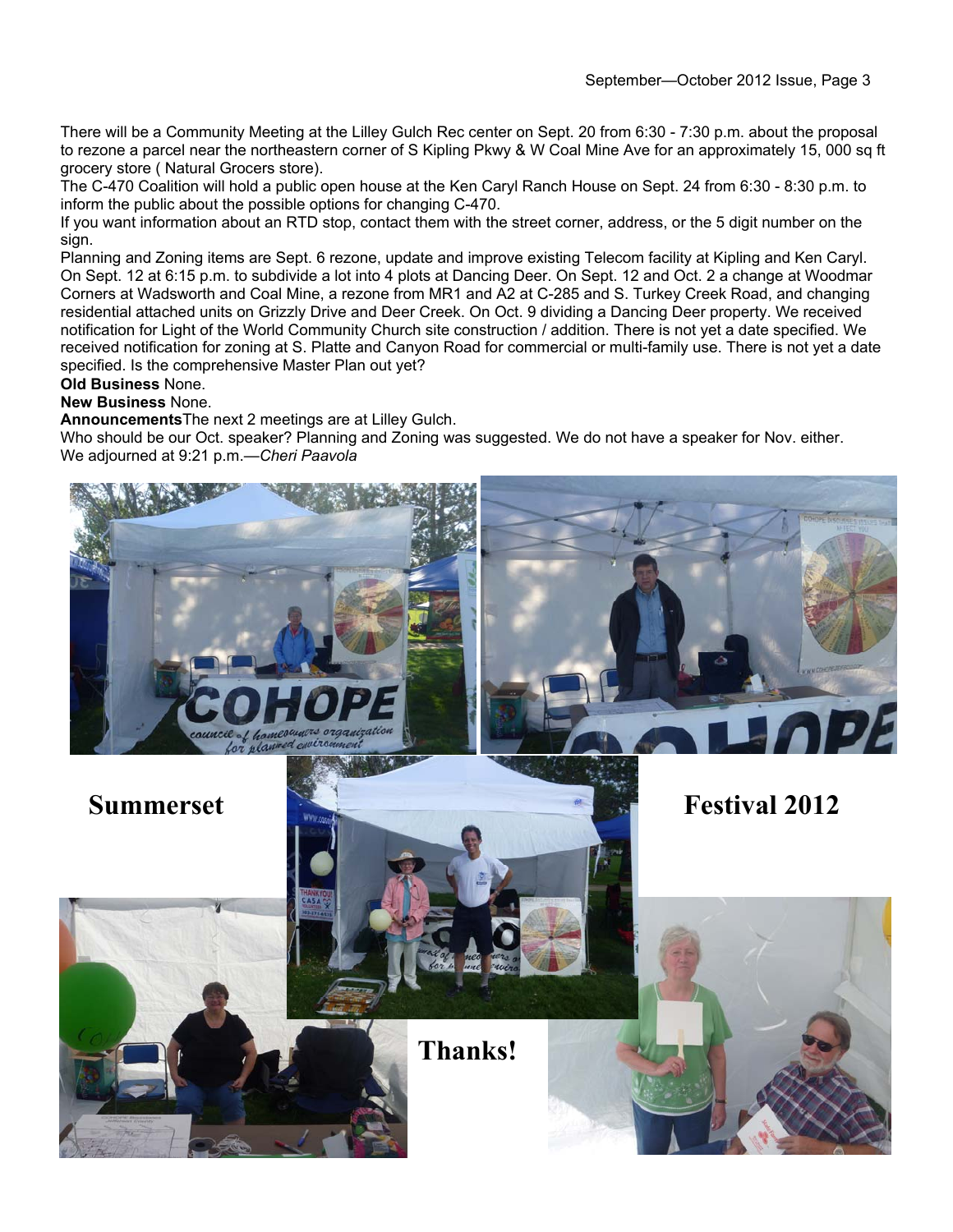# **THE BACKYARD**

#### Columbine Hills News

*From* **Draft Minutes of the August Board Meeting** Meeting was called to order by President Bruce Yarish at 9:10 a.m. Six board members attendance and three homeowners were in attendance.

Treasurers Report Colorado Lasertype was paid. Eleven new members were added in June bringing the total to 291 Columbine Hills residents donating to CHICA. Donations of \$115 beyond the \$25 suggested donation were received. Thank you.

Old Business Minutes of the July meeting were approved. Options for fixing the broken entrance sign on Kendall Blvd. will be discussed at the September meeting.

New Business October 13 was the date set for the fall Dumpster Day,

The September CHICA meeting will be at the picnic shelter in the park. If the weather turns bad the meeting will be at Roberts Deli. During the fall and winter CHICA meetings will be at Roberts Deli.

A motion was made and carried to dismiss. — *Randy Montgomery, Secretary* 

## Columbine Knolls South II REVIEW

*From* **President's Corner** The I am sure that everyone is welcoming the cool days of September and pleased that the record hot days of summer 2012 are a thing of the past! September is also the time for the kids to start back to school, so please be extra careful when driving through the neighborhood. In last month's newsletter I mentioned that we would be discussing the future of the CKSII signs at Carr and Fairview at the August HOA Board meeting and asked homeowners for com-ments. No feedback was received. The underly-ing issue regarding the signs is that the HOA does not have an easement for the properties where the signs are located. Without an ease-ment, which we have for the properties where signs on Chatfield and Yukon are located, we would be making improvements to privately owned property. The Board considers it outside the scope of their work to make improvements to privately owned property. Following consider-able discussion, the Board decided to proceed with the removal of the signs. The decision also took into consideration the numerous complaints about the lack of landscaping on the part of the HOA on those corners and the legal implica-tions of having HOA property on private property. The Board will work with the homeowners on the removal of the signs and would like to thank them for allowing us to have the signs on their property.

The HOA Social Committee is busy finalizing plans for the Annual CKSII Community Picnic on Saturday, September 8th from 4PM-7PM at Coronado Park. Local merchants have been very generous donating prizes for draw-ings that will be held throughout the picnic. The Committee will be grilling hot dogs and hamburgers for all to enjoy. Face paint-ing for the kids and games for all will be part of the celebration. Hope to see you there! .—*Stephanie Haberkorn* 

*From* **CKSII Board Meeting Minutes August 14, 2012—**President Stephanie Haberkorn called the meeting to order the at 6:59 p.m. Board members Debbie Opperman, Ron Cunning, Jane Schaefer, Tom Tellschow, and Justin Phillips were in attendance along with Roger Borcherding of DARCO Property Management and two homeowners. Ron Cunning reported the HOA currently has 285 members.

Justin Phillips reported that the committee has received 11 requests for new improvements. Ten requests have been approved and one request is pending.

Since the June Board meeting six inspections were conducted. Forty-eight notices were given either by letter or personal contact. The violations were: 18 for visible Rvs; 17 for dry grass and/or weeds; 2 for dead trees; 4 for fence repairs; 1 for a house which needs painting; 1 for a com-mercial vehicle; 1 for visible trash cans; 2 for a basket ball hoop blocking sidewalk; and 2 for bushes blocking a driver's view at road intersections with Carr. Two violations for a fence repair and

one for dead grass and weeds were forwarded to Danny Sullivan, HOA attorney at OCH. The property with weeds is in foreclosure. Three properties are for sale; plus two are in foreclosure and 1 is in bankruptcy. Status letters were provided to title companies for five following title transfers. Discussion followed about neighbor complaints around dry grass and weeds. Additional discussion occurred relating to commercial vehicles in the neighborhood. As commercial vehicles are a county violation, complaints will be forwarded to Jefferson County.

Debbie Opperman reported the Yukon and Chatfield entrance has been progressing well. The plants are expected to thrive over the next two growing seasons. Congratulations to the committee were extended. A motion was made by Ron Cunning and seconded by Debbie Opperman to remove the monument signs located at the corners of Fairview and Carr and to restore the surrounding area as closely as possible. The motion passed unanimously. We thank the homeowners who have allowed the signs on their property. Since we are not able to arrange for a formal easement, the HOA is electing to remove the signs. A motion was made by Justin Phillips and seconded by Tom Tellschow to authorize an email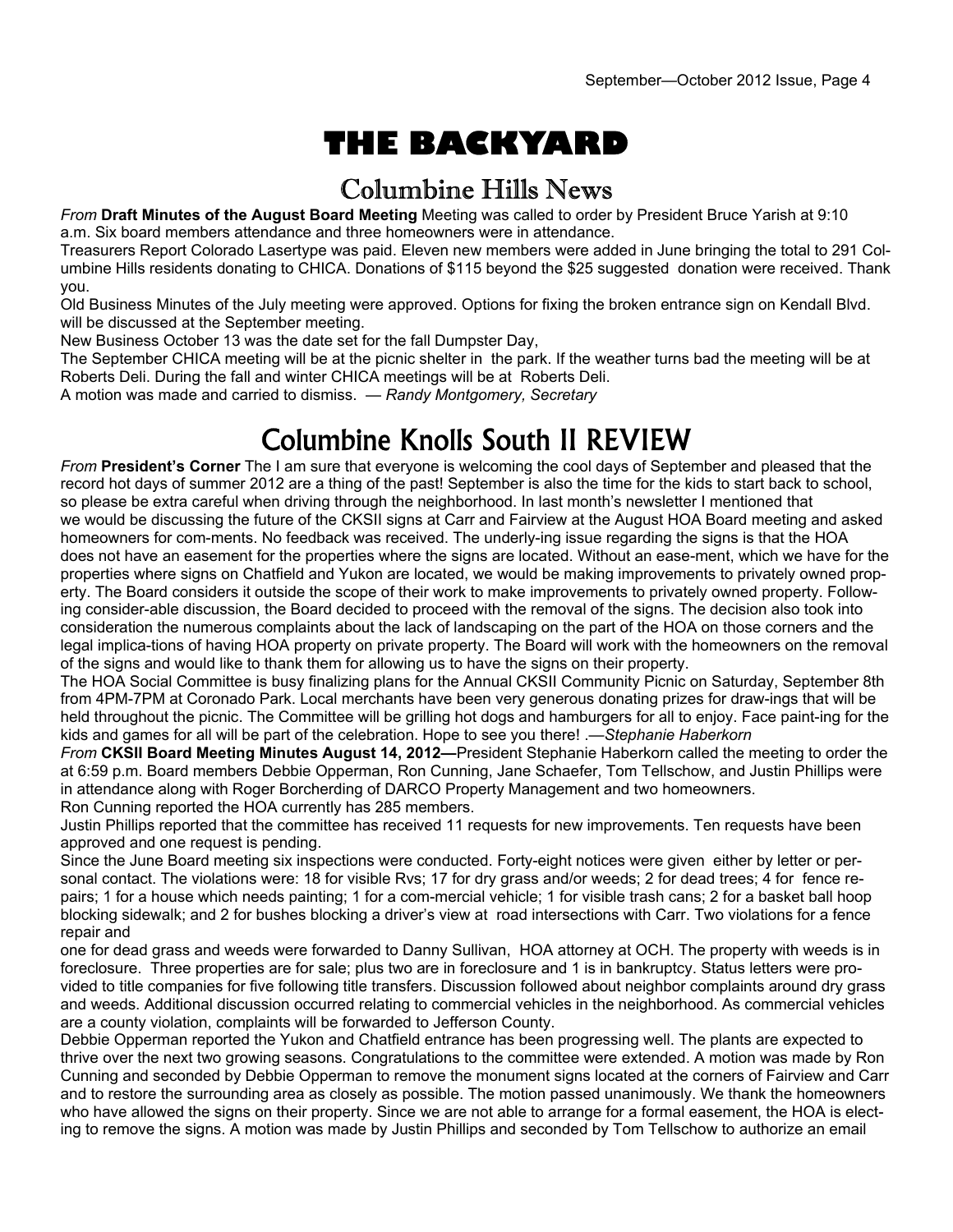vote on bids for the removal of the signs and the outcome of that vote will be entered into the official minutes of the September meeting. The motion passed unanimously.

Tom Tellschow and Bob Haberkorn reported on the Fall Picnic plans. The date is September 8th from 4-7 pm at the Coronado Park. The Board authorized a \$600.00 disbursement for supplies and food. Activities will include face painting, volleyball, horseshoes, and conversation! There will be drawings for items donated by the local area merchants. COLLECTION NOTICE FROM THE RECIEVABLE MANAGEMENT SERVICES COMPANY: Jane Schaefer reported a letter directing formal cancellation of the liability policy with Traveler's Insurance and declining the collection debt as our policy stated our coverage would be dropped for non-payment of premiums. No further communication has been received. The Board placed new coverage in November, 2011.

NEW BUSINESS: Roger asked the Board to be aware of the time line for informing Sections 2 and 3 about covenant renewal. Stephanie Haberkorn will check with Candyce Cavenaugh, the HOA attorney, about meeting with the Board to review the process. Additionally, Jane Schaefer reported about notifications of a mountain lion in the community and the use of reverse 911 calls in the community.

### *The Leawood Rapporter*

*From* **Leawood Civic Association Minutes Minutes of August 8i, 2012** The meeting was called to order at 7:07 p.m. In attendance were Mike Shaw, Paul O'Connor, Nancy Bock, Richard White, and Laurel McFerrin-Ontiveros. Richard White presented the treasury report. The Park Board was invoiced for one of the dumpsters for the Spring Clean-up for both 2011 and 2012.

Mike, Paul, and Richard will work on getting the membership list updated and Mike is looking at HOA websites. The board is considering changing to a new website that is maintained by an outside source and could be much less timeconsuming for the LCA board members and could possibly be the primary source of communication with residents in the future.

The picnic was discussed at length. New signs will be created to inform everyone of the Littleton Fire Department fire truck leading the parade and spraying the kids in the park afterward. The board wants to try to have as many children in the parade this year as possible, and Richard will try to get some residents to include their classic cars and possibly the vintage ambulance that was in the parade last year.

The meeting was adjourned at 8:17. — *Laurel McFerrin-Ontiveros, LCA Secretary* 

*From* **Leawood Metropolitan Recreation and Park District: Minutes of August 15, 2012** The meeting was called to order at 6:41 p.m. by President Kyle Sargent at the home of Linda Smith, 6417 S. Gray Ct. Board members present were: Donna Snyder, Mibby Luedecke, Linda Smith and Parks Manager, Dave Padilla.

Treasurer's Report –The Treasurer's Report and bills to be paid were submitted by Donna. Income included more property tax and ownership tax income. Bills include: Denver Water, Doggie Bag vendor, Excel, United Site Services, Horizon, LCA for dumpster, 2011 and 2012 picnic donations, Sturgeon Electric, reimbursement to petty cash, and Dave's invoice.

Parks Manager Report –Dave received a bid from Denver Custom Sign for repair of the parks signs. The screws are coming apart from the holders and falling off in various locations. The bid was unacceptable for pricing. Dave will have a person he knows weld the signs as needed and Dave will re-install them. We will look for another signage company to get a bid on new signs needed. We are still waiting on a bid on Spartacote floor coating for the Leawood pavilion floor. Dave is to proceed with the work when actual bid is received and after checking with Charlie.

The doggy bag dispenser and Raccoon Park sign was moved from resident's property and re-set. Dave spent a great deal of time repairing sprinkler heads and raising irrigation boxes. A number of trees were trimmed due to low hanging branches in Weaver and Leawood Parks. All tree wrap was removed on new trees on the parkway and the west end of Weaver Park. Doggy bags are being replenished at an increased rate. We have had to increase our monthly order. Dave attended a Platte Canyon Water District meeting related to the new liner they will be installing in the sewer line. Dave gave our permission to use part of the park at Benton Way as a staging area. L&M hit a light pole at Kendall and Weaver Drive with their tractor. Excel was notified of the damage and L&M will be responsible for charges.

There was a main water break at Leawood Park just south of the vacuum breaker. The main 2.5" pipe was down about 3 ft plus deep. New parts have been installed and the water system is back on line. Dave met with Urban Drainage related to the Weaver Park stabilization project. They plan to come back in September to complete some repairs on the rock wall on the south bank because some of the material washed downstream. Also, a sand bar has built up and will be moved up stream.

Tract T irrigation controller lost power and Dave had a number of people helping find the location power source. Sturgeon Electric located the power to the feed source. The meter was shut off at the disconnect box. We now have power at the controller and should be fine. Dave met with a contact at Vintage Reserve relating to water that is coming into the park from their drain just west of the new bridge. It is the common area between houses – probably from sump pumps.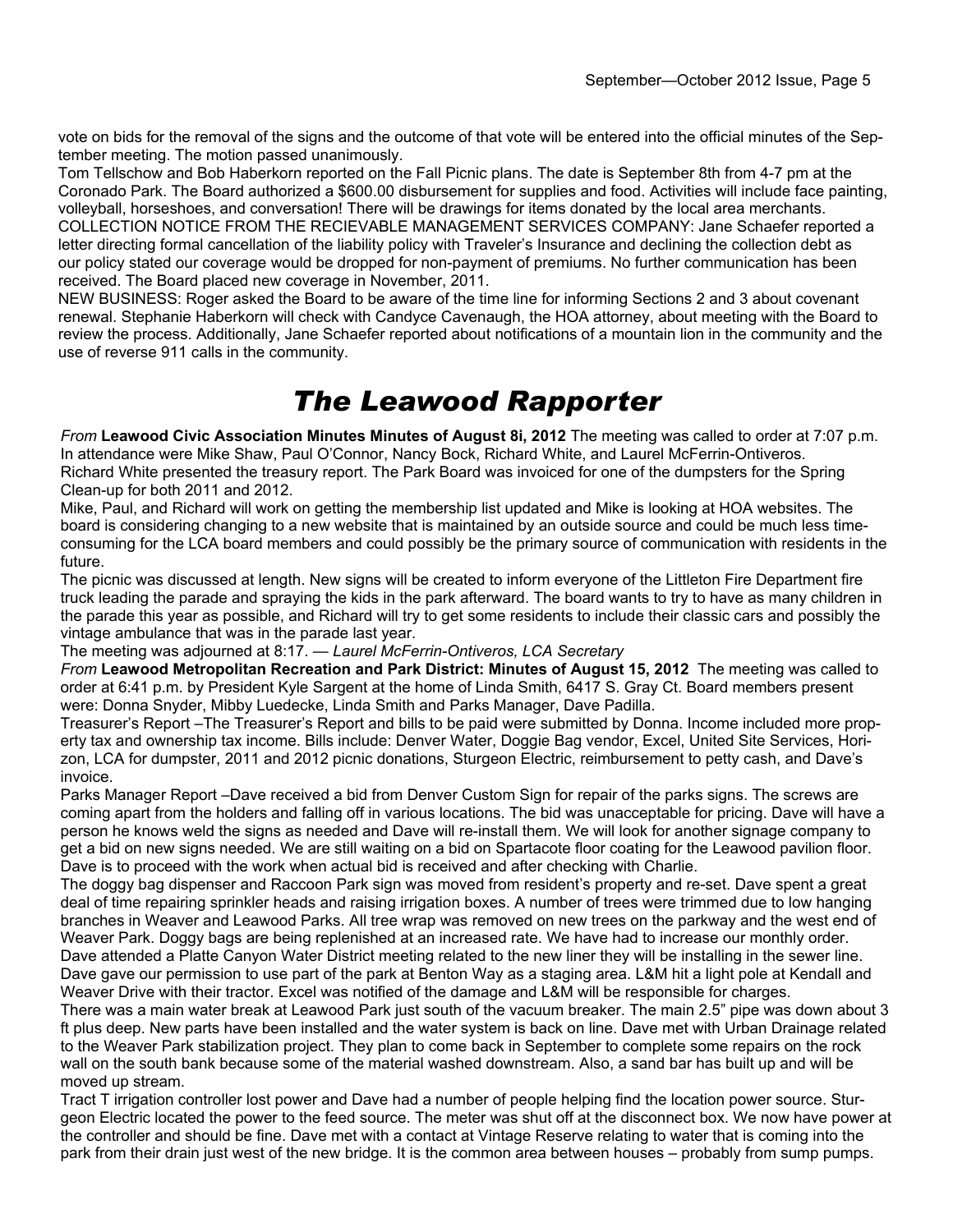The plan is to daylight the drain to the creek about 50-60 feet. It is now causing excess water to stand and is also washing into the bridge landscaping. Dave is to get a bid for Vintage Reserve to pay for the work.

Old Business LCA - Bills, picnic, etc. – Richard White from LCA requested donations for the 2012 picnic and to consider the donation for 2011 picnic (we would like a receipt for the jumpy castle). An invoice for a second dumpster for the LCA clean-up day was presented. It was agreed we would pay all three invoices. The 2012 picnic was discussed related to the fire department spraying location and the potential for needing space in the baseball field for vintage cars if they needed a place to park other than on the street.

New Business Field Leases – South Jeffco Sports has requested to lease the baseball diamond for girl's softball for approximately 8 weeks (Sept-Oct). We agreed to lease the field for a pro-rated fee of \$250. Also, South Jeffco Sports requested to lease the soccer field at Weaver Park for youth football for approximately 8 weeks (2 hours/5 times a week). It was discussed that we would like to limit the use to 3rd-5th graders for a pro-rated fee of \$250. We felt middle school age youths would put too much stress on the field. Kyle will contract with South Jeffco for the fees. (South Jeffco Sports leases the baseball field each season.)

Leawood Elementary Community Fun Run/Walk –Kyle presented sponsorship information for the Board to consider. We would like to know more about the activity and what the funds would be used for.

The meeting was adjourned at 8:56 p.m.

Future Meetings: Wed., Oct. 10, 2012 - Leawood Elementary School, 6:30 p.m. Wed., Nov. 14, 2012 - Leawood Elementary School, 6:30 p.m. Wed., Dec. 12, 2012 - Leawood Elementary School, 6:30 p.m.*— Linda T. Smith, Vice President and Secretary*

#### **WoodBourne**

*From* **Notes From The August Board Meeting** The Board meeting was held on August 15, 2012. We would like to thank everyone for a great summer in Woodbourne. The homes all looked great and many homeowners were able to complete some property improvements that look wonderful.

Congratulations to the Woodbourne Wave Swim Team. The swim team had another great season. There were over 100 neighborhood kids that participated this year. It is great to see so many kids grow up through this program and enjoy a wonderful summer opportunity for fun, friendship, exercise, and community involvement. The pool closed for the year on September 4, 2012, after another successful summer.

The Board is continuing efforts to beautify the neighborhood. Lights will be installed at the Fremont entrance and playground. The common areas will receive a complete tree pruning. This should clean up the appearance of the trees that are currently overgrown. Finally, mulch and cobblestone will be added along Simms to the areas that have become depleted over the years. *— Carrie Kollar, President*

### **Williamsburg II News**

**President's Message** Teased with several cooler days in August, it's time to really look forward to enjoying Colorado weather that September brings. Kids back in school and a steady routine returns to all the families with school children. Speaking of September, the month celebrates pancakes, coffee and cheeseburgers! See a complete list and dates in the newsletter.

Though it may seem early and many will cringe at the mere mention, the holiday season isn't too far away. Mark your calendars and save the date for the annual Holiday Hay Ridein December on Saturday the 15th. Also, the Williamsburg II annual Holiday Lighting Eventwill take place on Wednesday December 19th. Details and specifics forthcoming. Williamsburg II remains a much desired community in which to live. Thank you to all who contribute, cooperate and work hard to keep it that way.*— Mike Eppers* 

*From* **HOA Meeting Minutes for August 7, 2012** The meeting was called to order by Mike Eppers at 7:03 p.m. In attendance were Mike Eppers, Susan Ganz, Winnie Burden, Debra White, Bill Ganz and Sharon Erickson. Newsletter: No corrections to last month's newsletter.

Compliments on the gardening and pet articles – thank you to Debi Clark and Debra White.

Treasurer's Report: Susan Ganz, Treasurer, reported that the bills to Xcel and the company providing the screen for Movie Night were paid. The equivalent of 152 homes out of 317 (47.8 percent) have paid 2012 dues as of 8/5/2012. Architectural Committee Report: Request to add addition to family room and upstairs bedroom submitted. Homeowner has necessary approvals from Jefferson County – board also approves.

Covenant Control: Increase in complaints about boats, trail-ers and RVs improperlystored. Reminder that per our covenants these are to be stored in the garage, behind solid fence or offsite.

Old Business: Great success with the annualBike Parade. Nice turn out and big thank you to the fire department for leading the parade with a fire truck. Everyone seemed to have a good time.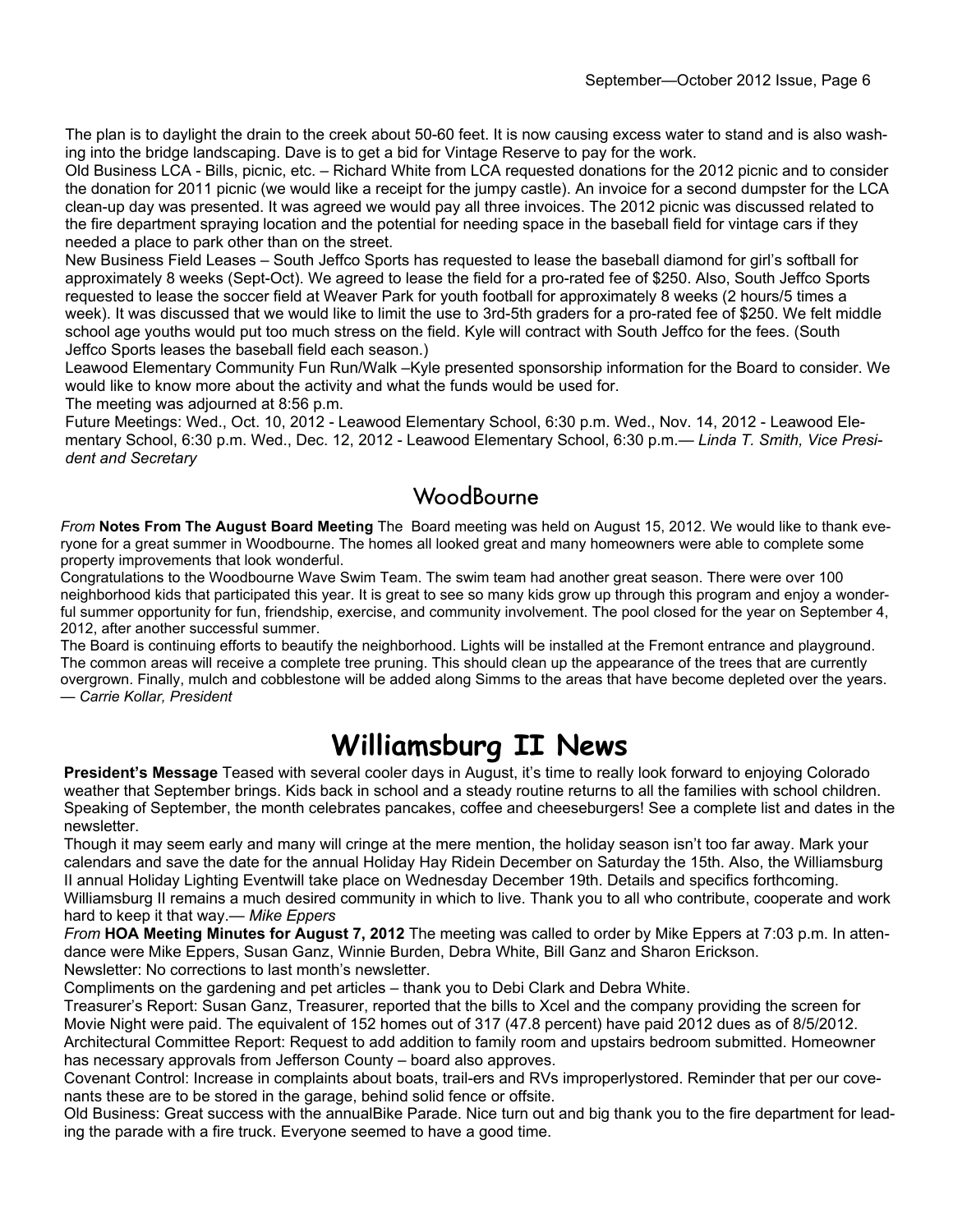Movie Night On July 21st was also a success. It was beautiful night to relax and enjoy The Adventures of Tin Tin under the stars at Eagle Meadows Park – no wind or rain to spoil the evening. Thank you to Beth Schneider, local Realtor, for spon-soring the ice cream truck (providing free ice cream to those in attendance) and the face painting.

New Business: Holiday Hay Ride is set for Saturday, December 15th from 4:00 to 6:00 p.m.

Christmas Lighting Contestwill take place on Wednesday, December 19th.

The meeting adjourned at 7:55 p.m

**Foothills October Events—**Kate Dragoo, Communications & Marketing Supervisor, Foothills Park & Recreation District (303) 409-2525; kate@fhprd.org

**Free Adult Senior Open House, Oct. 5** Mark your calendars and prepare to join Foothills Park & Recreation District for a day filled with fun and useful health and wellness information for adult seniors on Friday, October 5, 9 a.m. – 1p.m. at the Peak Community & Wellness Center (6612 S. Ward St.). Entry and participation is free. Activities include booths representing senior resources and community organizations, give-aways, chair massage, free lunch, entertainment and a performance by Reveille 3

– a tribute to the Andrews Sisters. Sponsored by: Foothills Park & Recreation District, MorningStar Senior Living, Hearing Rehab Center, New England Financial – Colorado and Ultimate Health Chiropractic. RSVP required for free lunch by calling 303.409.2264. For information visit www.ifoothills.org or call 303.409.2264.

#### **BOO-rific Bash & Splash – Oct. 26**

Bring the whole family to Foothills Park & Recreation District's BOO-rific Bash & Splash on Friday, October 26 from 6- 8:30 p.m. at the Ridge Recreation Center. This safe, indoor trick-or-treating event allows children to dress in full costume, trick-or-treat among community business tables and enjoy fun activities. Swimming in the Ridge Pools is included in the festivities, swimsuit required to enter the pool. Fee: \$5 per child, adults FREE; no registration, pay at the door. Children 5 and under MUST be accompanied in the water by an adult (age 18 or older) and be within arm's reach at all times. For directions or more information, call 303.409.2333 or visit www.ifoothills.org.

Saturday Oct. 13th will be **COHOPE's Fall Adopt-a-Hwy cleanup** day for our section of W Bowles Ave between S Simms St and C-470. Participants will meet at West Bowles Community Church at 8:30 a.m. If it is raining or snowing that day, then the cleanup will be the following Saturday, same time/same location. If you want to participate and haven't already signed the County's required waiver form, then please see Diane at the Oct. COHOPE meeting to sign that form. The County will provide trash bags and orange safety vests. Please bring gloves or anything else you want to use during the cleanup.

**Drug Take-Back Day set for Saturday, September 29** The Jefferson County Sheriff's Office will be joining law enforcement agencies nationwide to remove potentially dangerous controlled substances from our nation's medicine cabinets. The DEA's National Take-Back Day provides an opportunity for the public to surrender expired, unwanted, or unused pharmaceutical controlled substances and other medications for destruction. These drugs are a potential source of supply for illegal use and an unacceptable risk to public health and safety.

Sheriff's representatives will be set up at 2 drop-off locations in the county on Saturday, September 29 from 10am-2pm. Dakota Ridge High School13399 W. Coal Mine Ave., Littleton (west parking lot)

Evergreen Fire Rescue1802 Bergen Parkway, Evergreen

This one-day effort is intended to bring national focus to the issue of increasing pharmaceutical controlled substance abuse. The program is anonymous. Prescription and over-the-counter solid dosage medications, (tablets and capsules) are accepted. Intravenous solutions, injectables, and needles will not be accepted. Illicit substances such as marijuana or methamphetamine are not a part of this initiative.

**Commissioners Want Feedback From Residents on County Services: Will Use Innovative Telephone Town Hall Technology to Reach 50,000 Residents** As the Jefferson County Commissioners begin the annual preparation of the county budget, they are looking for feedback from residents.

They want to know which county services are most important to residents. On Sept. 25, citizens will have a new opportunity to provide valuable feedback and ask questions, without having to leave home to attend a meeting.

Phones will ring across unincorporated Jeffco inviting residents to participate in a phone meeting from 7 - 8 that evening. Calls will be placed to randomly selected phone numbers of unincorporated residents. But the meeting is not limited to just those that are called and anyone at anytime during the meeting can call in. For those who do not receive a phone call, please call, 877-229-8493 and use pin: 110646.

The commissioners will answer live questions from callers and will also ask polling questions as well.